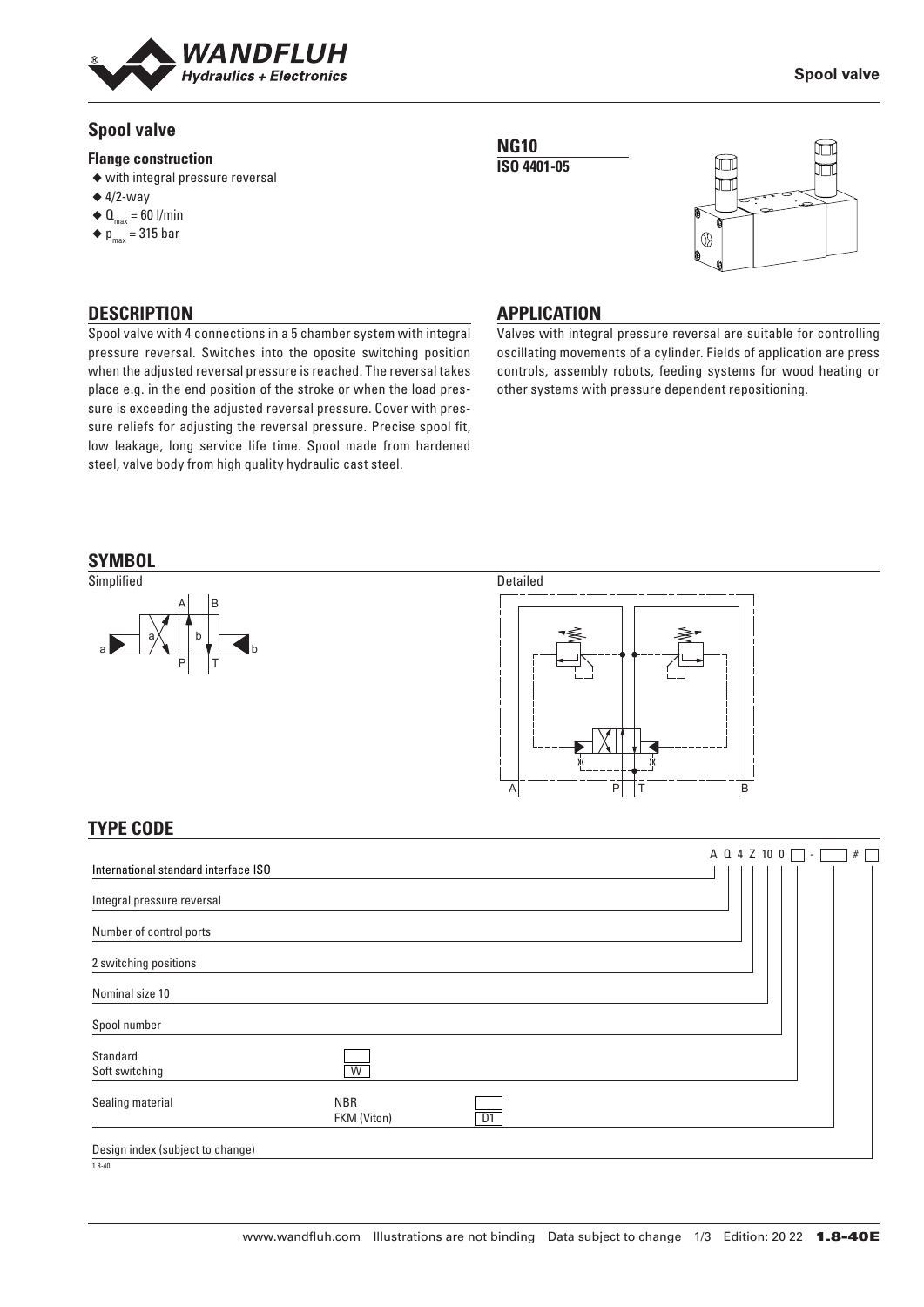

## **GENERAL SPECIFICATIONS**

| Designation         | 4/2-spool valve               |
|---------------------|-------------------------------|
| Construction        | Direct operated               |
| Mounting            | Flange construction           |
| Nominal size        | NG10 according to ISO 4401-05 |
| Actuation           | Integral pressure reversal    |
| Ambient temperature | $-25+70$ °C                   |
| Weight              | $4,8$ kg                      |
| <b>MTTFd</b>        | 150 years                     |

# **HYDRAULIC SPECIFICATIONS**

| Working pressure    | $p_{max}$ = 315 bar                                                        |
|---------------------|----------------------------------------------------------------------------|
| Tank pressure       | $p_{T_{max}}$ = 160 bar                                                    |
| System pressure     | $25315$ bar                                                                |
| Reversal pressure   | Maximum 90% of the system pressure                                         |
| Maximum volume flow | $Q_{\text{max}} = 60$ l/min, see characteristics                           |
| Minimum volume flow | $Q_{\min} = 4$ l/min                                                       |
| Fluid               | Mineral oil, other fluid on request                                        |
| Viscosity range     | 12 mm <sup>2</sup> /s320 mm <sup>2</sup> /s                                |
| Temperature range   | $-25+70$ °C (NBR)                                                          |
| fluid               | $-20+70$ °C (FKM)                                                          |
| Contamination       | Class 20 / 18 / 14                                                         |
| efficiency          |                                                                            |
| Filtration          | Required filtration grade $\beta$ 1016 $\geq$ 75,<br>see data sheet 1.0-50 |

## **PERFORMANCE SPECIFICATIONS**

Oil viscosity  $v = 30$  mm<sup>2</sup>/s



## **DIMENSIONS**



## **PARTS LIST**

|  | Position Article Description                           |
|--|--------------------------------------------------------|
|  | $10\pm 246.3141\pm 5$ ocket head screw M6 x 40 DIN 912 |
|  | 20 160.2140 0-ring ID 14,00 x 1,78 (NBR)               |

# **HYDRAULIC CONNECTION**



## **STANDARDS**

| <b>Mounting interface</b> | <b>ISO 4401-05</b> |
|---------------------------|--------------------|
| Contamination             | <b>ISO 4406</b>    |
| efficiency                |                    |